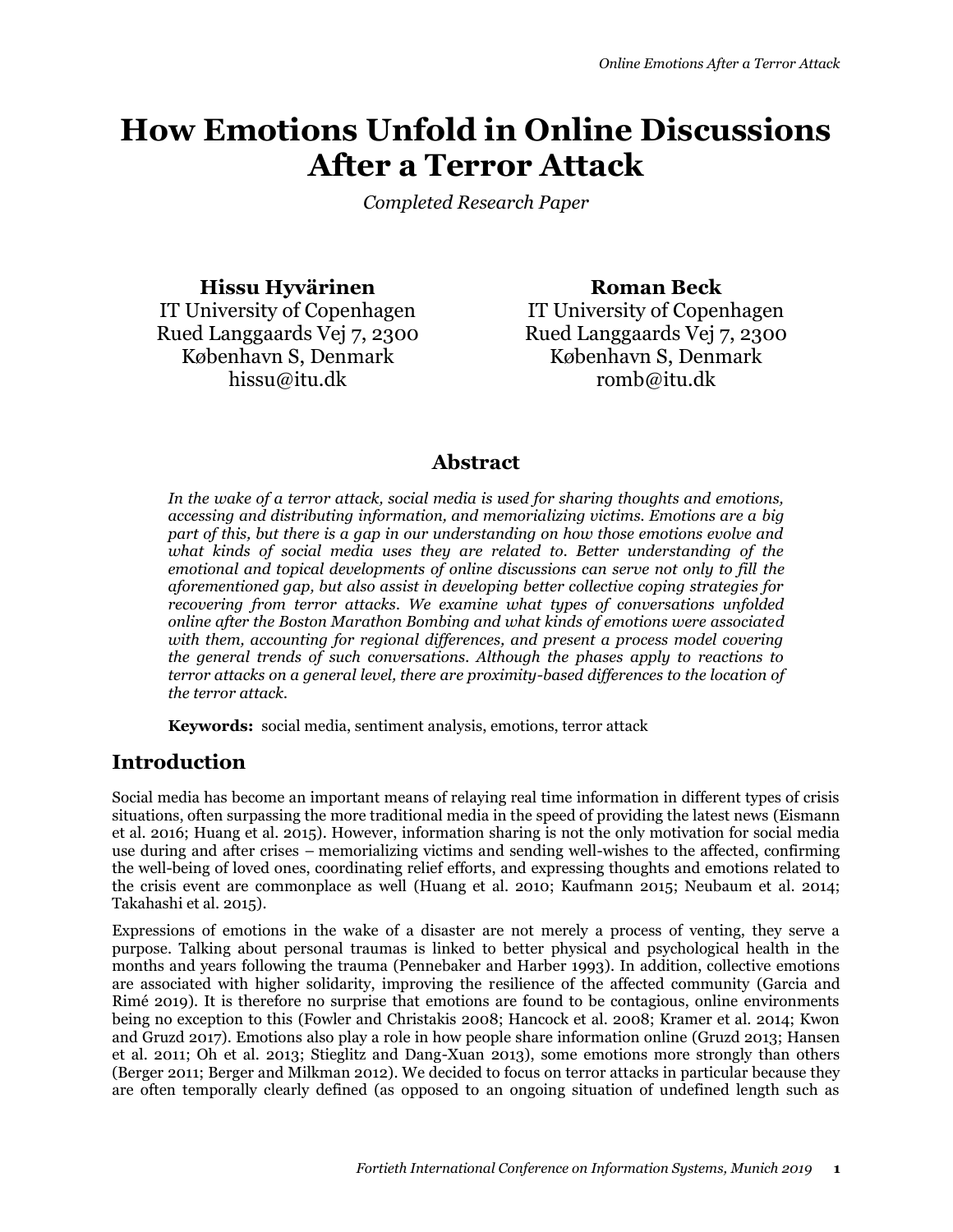natural disasters or wars) to ensure a clear view on how emotional processes develop as a result of a crisis event as opposed to an ongoing sequence of related events.

Given the contagiousness of emotions, and their relevance regarding a community's well-being through developing resilience, better understanding of collective emotional processes could not only improve our understanding of how emotions act as indicators of a community's ability to cope with the incident, but could also point us towards ways of improving coping in situations where it is most direly needed. In spite of steadily improving understanding on emotional reactions to crisis events, we still lack a nuanced view on how different emotions develop as people are processing the crisis, and what kinds of topics and concerns are related to those emotions.

How people use social media in the wake of a crisis varies by their proximity to the event. People close by focus more than others on relief coordination, while people farther away engage in greater levels of memorializing (thoughts and prayers, condolences) (Takahashi et al. 2015). People in the directly affected area are in a key position to provide situational information contributing to the collective awareness and support, whereas people far away are in a more passive spectator position (Mukkamala and Beck 2018). It is possible the differences in actions enabled by proximity affect the emotions experienced throughout the post-crisis discussion. In order to shed light on how topics and emotions develop in online conversations after a crisis, and to what extent the developments are regionally specific, we set out to answer the following question:

#### RQ: *How do emotions and topics of conversation manifest and change over time after a terror attack, and how proximity specific are the emotional and topical developments?*

This study uses Twitter data related to the Boston Marathon Bombing in April 2013. The bombing was widely discussed both locally and internationally, most of the conversation being in English, enabling the comparison of local and global phenomena.

The main events following the bombing are listed in Table 1 to provide an overview as context for the online conversations discussed in this paper. Approximately 4 hours after the start of the marathon, two bombs went off near the finish line, killing three people and injuring hundreds of people. Three days later, the police published surveillance footage of the suspects based on witness accounts. At that point the identity of the suspects was not yet known. Five hours after the footage was released, the suspects shot an MIT police officer, the assumed motive being seizing his gun. Half an hour later, the suspects seized a car and took the car's owner as hostage. When they pulled over to fill the tank, the hostage managed to escape to another nearby gas station to call 911. He had left his cell phone in the car, allowing the police to track down the suspects. At 12:53 a.m. on the night of the 19th of April, the police identified the suspects, and a gun fight ensued. One of the suspects got injured and was being wrestled down by the police, when the second suspect drove a car at the police and the injured suspect, and managed to escape. The injured suspect died about an hour later in a hospital, and his fingerprints helped identify the suspects as Tamerlan and Dzhokhar Tsarnaev. At 7 a.m., the police released the picture and name of the surviving suspect, Dzhokhar, commenced a door-to-door search in the Watertown area, and ordered residents to stay indoors. About 12 hours later, when the shelter in place order had been briefly lifted, a Watertown resident went into their yard to check on their boat, and found a man in it. By 8:30 p.m. the police had surrounded the boat, and 15 minutes later the suspect surrendered. (FBI archives 2013; O'Neill 2015; Wikipedia n.d.)

This work contributes to existing knowledge by increasing the understanding of emotional and topical developments and phases in online discussion following a terror attack, and by developing a process model for phases in post-terror conversations. The theoretical background for the phase model is outlined in the next section. Following that, we describe the data used in this study and outline our methodology. We then report our findings and discuss them, after which we present our conclusions as well as suggestions for future research.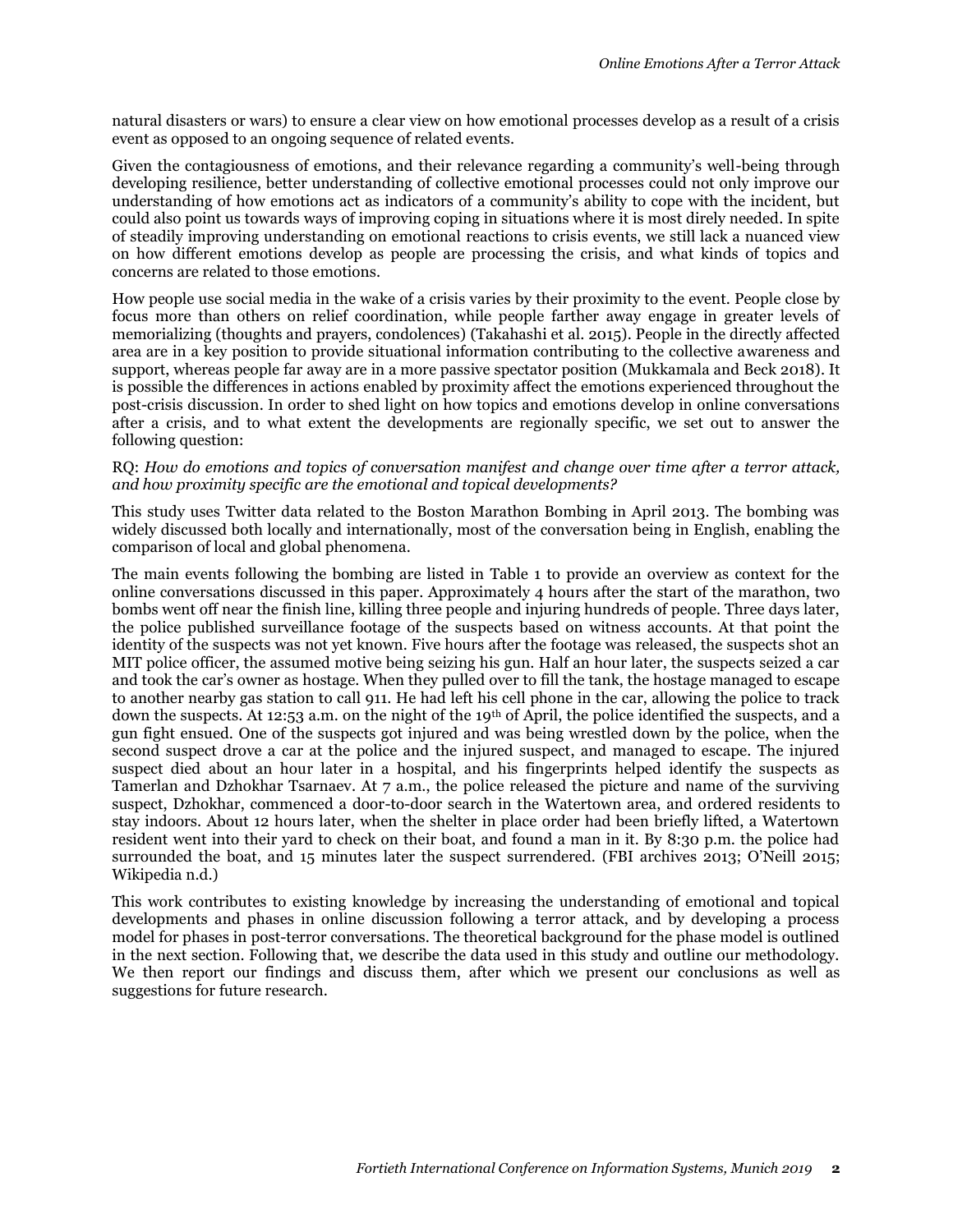| <b>Table 1. The Timeline of Events</b> |             |                                                                                                                                                      |  |
|----------------------------------------|-------------|------------------------------------------------------------------------------------------------------------------------------------------------------|--|
| $15th$ April                           | 2:49 p.m.   | Two bombs go off near the finish line of the marathon                                                                                                |  |
| $18th$ April                           | 5:20 p.m.   | Police publishes photos of the suspects (no names yet)                                                                                               |  |
|                                        | 10:25 p.m.  | Suspects shoot an MIT police officer on campus                                                                                                       |  |
|                                        | 11:00 p.m.  | Suspects seize a car and take a hostage at gunpoint                                                                                                  |  |
| 19 <sup>th</sup> April                 | 12:15 a.m.  | Hostage escapes and calls 911                                                                                                                        |  |
|                                        | 12:43 a.m.  | A gunfight breaks out between the suspects and the police in Watertown                                                                               |  |
|                                        | 12:50 a.m.  | One of the suspects drives a car at the policemen and the other suspect, and<br>escapes                                                              |  |
|                                        | $1:35$ a.m. | The suspect apprehended at the scene is pronounced dead. His fingerprints<br>lead to identifying both suspects.                                      |  |
|                                        | 7 a.m.      | Photo and name of the remaining suspect published. The police start a<br>door-to-door search in Watertown, residents are ordered to shelter in place |  |
|                                        | 6-7 p.m.    | Shelter in place order briefly lifted. A Watertown resident goes into his yard<br>to check on his boat, and finds a man under the tarp.              |  |
|                                        | 8:30 p.m.   | The police have surrounded the boat the suspect is hiding in                                                                                         |  |
|                                        | 8:45 p.m.   | The suspect surrenders                                                                                                                               |  |

#### **Table 1. The events following the Boston Marathon Bombing**

# **Theoretical Background**

Seeking and sharing information is one of the most important uses of social media following a terror event (Eismann et al. 2016; Heverin and Zach 2010; Huang et al. 2015). Social media often is the best up-todate source of situational information in a crisis situation (Mukkamala and Beck 2016), and information originating from the proximity of the affected area is generally perceived as more credible (Starbird and Palen 2010; Thomson et al. 2012). We have reason to believe emotions play a role in how information is shared in these situations (Huang et al. 2015; Hyvärinen and Beck 2019; Kaufmann 2015), as is also the case more generally on social media (Berger 2011; Berger and Milkman 2012; Gruzd 2013; Hansen et al. 2011; Oh et al. 2013; Stieglitz and Dang-Xuan 2013). Aside from information sharing and seeking, social media is used in crisis situations to memorialize victims and offering condolences, confirming the wellbeing of close ones, coordinating help, and self-expression (Huang et al. 2015; Kaufmann 2015; Neubaum et al. 2014; Takahashi et al. 2015). The variety of uses gives reason to suspect that in any given crisis situation, there are likely to be various simultaneous conversations unfolding online, serving different purposes, and that there may be different phases during which people focus on specific uses. Although previous research provides valuable insight on emotions in post-crisis online conversations, the discussions have so far been treated as a homogenous entity instead of examining the temporal development of the prevalent topics and uses.

In our quest to understand emotional developments in online conversation, we examined existing psychological theories of emotional reactions and processes during and after crises in order to determine the degree to which they hold in a social media context. Although some theories have been extended and updated after the emergence of online social environments, none of the alterations or updates – to the best of our knowledge – account for the potential shift in conversational habits that may be related to the new environment. Therefore, one of the contributions of this study is determining how well the theories developed in an offline context are applicable to online social environments.

The *social stage model of coping* (Pennebaker and Harber 1993) outlines three stages of coping in the context of a crisis event. The model was developed based on data on the Loma Prieta Earthquake, and further tested on data on the Gulf War. During the initial *emergency phase*, people both talk and think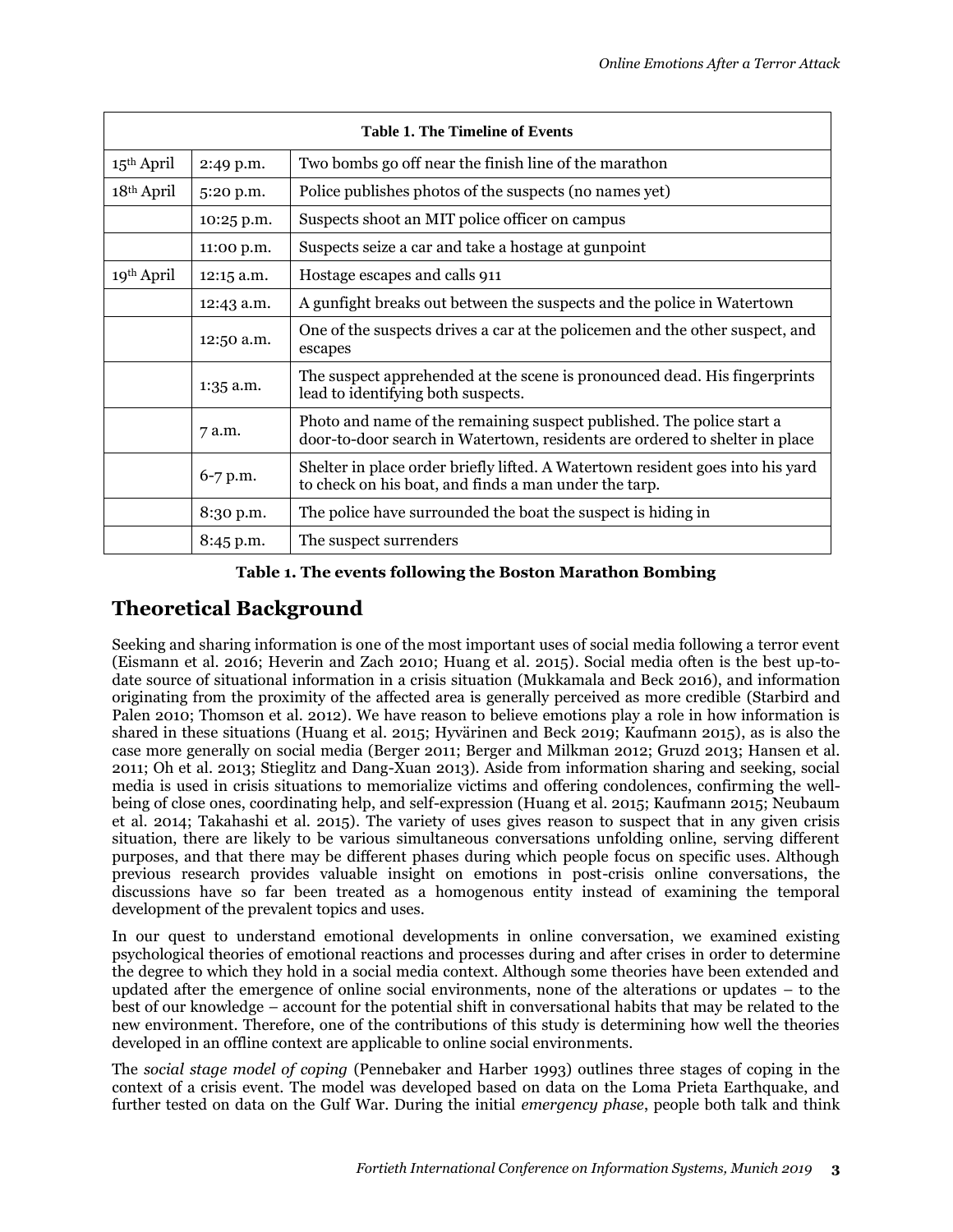about the traumatic event frequently. Rumination is common, and is frequently accompanied by elevated anxiety, depression, and trouble sleeping. At this phase, talking about the event may help resolve some of the distress. The emergency phase is followed by an *inhibition phase*, where thoughts about the event are still recurrent, but conversation around the topic decreases significantly. People reported still feeling the need to share thoughts around the event, but being tired of being the receiver of others' emotions and thoughts, leading to a collective inhibition reaction. Suppressing post-traumatic thoughts was found to increase health issues an inter-personal conflict during the inhibition phase. In the final phase, *adaptation*, thoughts around the event become less recurrent, and the social and health indicators of people affected by the crisis will mostly have returned to normal levels.

This study focuses on the emergency phase of the coping model, where people affected by the crisis actively discuss their thoughts and emotions related to the event, and identifies distinct sub-phases based on topical and emotional shifts in the conversation. The reactions to a terror attack can be divided into immediate, *proximal*, reactions, and *distal* reactions that follow after the initial reaction phase (Pyszczynski et al. 1999; Yum and Schenck-Hamlin 2005). The predominant proximal reactions to an act of terror were found to be shock and disbelief (Yum and Schenck-Hamlin 2005). Emotional reactions were found common, as well as concerns for close ones and their safety. The *distal reaction* phase contains behaviors such as altruism, seeking value and meaning, information seeking and sharing, enforcing social connections, heightened patriotism or nationalism, and counter-bigotry advocacy (Yum and Schenck-Hamlin 2005). The proximal and distal reactions are responses to an increase in deathrelated thoughts, and are an attempt to control ensuing anxiety (Pyszczynski et al. 1999). Particularly in the proximal phase, we expect to see high levels of expression of emotions in online conversations – according to the theory of the social sharing of emotions, experiencing an emotion will create a need to share that emotion (Rimé 2009). In specific, we expect to find high levels of anxiety, anger, and sadness, as those are the emotions people report experiencing elevated levels of following an act of terror (Lerner et al. 2003; Morrison et al. 2001; Pennebaker and Harber 1993; Smith et al. 2001). The proximal and distal reactions and the emotions and topics related to them are outlined in detail in the Findings section phase by phase.

It is likely that not all of the conversations around the thoughts and emotions elicited by a terror attack are expressed online. However, better understanding the dynamics in online conversations can offer valuable information on the emotional atmosphere in the community processing the crisis.

# **Methods and Data**

#### *Data*

The data set used in this study consists of tweets related to the Boston Marathon Bombing, collected during and shortly after the event  $15<sup>th</sup>-23<sup>rd</sup>$  of April 2013 using Radian6, a social media analytics tool enabling the collection of large datasets from Twitter based on a collection of keywords. In this study, we focused exclusively on a subset of the tweets containing geolocation information in order to be able to analyze geographically specific phenomena. After pre-processing and filtering out out-of-scope (e.g. non-English and off-topic) tweets, the data set consists of 89 688 tweets. Using the coordinates in the tweet metadata, we divided the data into three region categories; Massachusetts including Boston (7 910 tweets), the United States, excluding Massachusetts (57 783 tweets), and outside of the US (23 995 tweets), see Table 2 for details.

## *Sentiment Analysis*

Because we wanted to analyze the sentiment in the data set in more detail than polarity only, we chose to use LIWC2015 (Linguistic Inquiry and Word Count) (Pennebaker et al. 2015), a widely used and wellestablished lexicon-based text analysis tool capable of analyzing psycholinguistic features, including sentiment, in unstructured text. For each unit of text, LIWC calculates the percentage of emotion specific words, based on which it assigns a score to each text unit for each emotion. In addition to positive and negative sentiment, it provides analysis of the three negative emotions that are frequently mentioned in research on terror events: anger, anxiety, and sadness. This allows for a deeper understanding on the emotional processes that develop over time. Each tweet in the dataset was given a rating of the presence of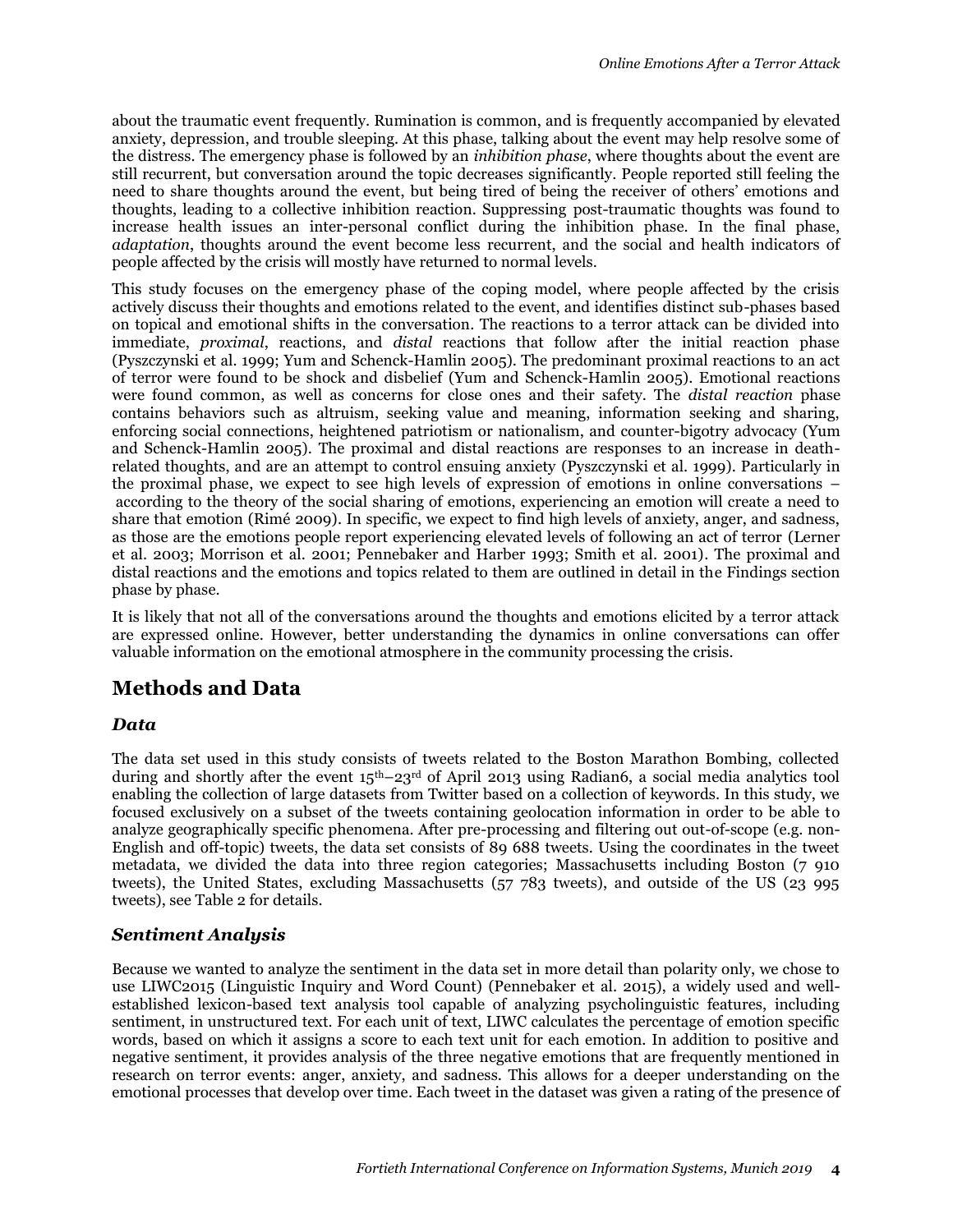| <b>Table 2. Dataset Size</b> |               |        |        |
|------------------------------|---------------|--------|--------|
|                              | Massachusetts | The US | Abroad |
| 15 <sup>th</sup> April       | 1930          | 23123  | 11102  |
| 16th April                   | 1121          | 9647   | 5380   |
| 17th April                   | 591           | 3083   | 1034   |
| 18th April                   | 301           | 2484   | 706    |
| 19th April                   | 1717          | 9935   | 2721   |
| 20 <sup>th</sup> April       | 1183          | 6638   | 1900   |
| 21st April                   | 268           | 941    | 554    |
| 22 <sup>nd</sup> April       | 327           | 1191   | 383    |
| 23rd April                   | 176           | 741    | 215    |
| In total:                    | 7910          | 57783  | 23995  |

positive sentiment, anger, anxiety, and sadness. For examples of tweets containing high levels of emotions, see Table 3, and for the varying intensity of each emotion over time, see Figure 1.

**Table 2. The number of tweets in each region category for each day in the dataset**

| Table 3. Examples of Emotions in the Dataset |                                                                                                                                                 |  |  |
|----------------------------------------------|-------------------------------------------------------------------------------------------------------------------------------------------------|--|--|
| <b>Positive</b>                              | "love you Boston hope everyone's safe"<br>"Thank you FBI. Thank you Boston Police. Thank you first responders. #heroes"                         |  |  |
| Anxiety                                      | "Terrorist attacks on Boston??? #scare"<br>"Boston bombing:"(horrible"                                                                          |  |  |
| Anger                                        | "Fucking shocking scenes in Boston fucking terrorist bastards"<br>"Boston kill that asshole so we can all rage safely tomorrow @cosmic_revenge" |  |  |
| Sadness                                      | "Pray for Boston #tragic #sad"<br>"So sad and heartbreaking #Boston #bostonmarathon"                                                            |  |  |

**Table 3. Examples of positive emotion, anxiety, anger, and sadness in the tweets analyzed**

## *Topic Modeling*

Topic modeling is a way of clustering data entries into topical categories using machine learning approaches like Latent Dirichlet Allocation, LDA (Debortoli et al. 2016). This study uses MineMyText [\(http://www.minemytext.com/\)](http://www.minemytext.com/) for LDA-based topic modeling. Although topic modeling is a good way of getting an overview of the topics in the data, there are some steps in the process that are up to the user to take care of. Topic modeling does not utilize predefined categories nor does it label the clusters it creates; the task of making sense of the clusters is left for the researcher. The user also decides the number of topic clusters, and the suitable number of topics is found through iteratively testing numbers and manually inspecting the clusters. After testing numbers in the range of 20-90, increasing by ten at each iteration, we settled on 70 categories. Fewer than that would have yielded categories where several topics were clearly conflated into the same cluster, whereas more than that would have led to several near identical categories.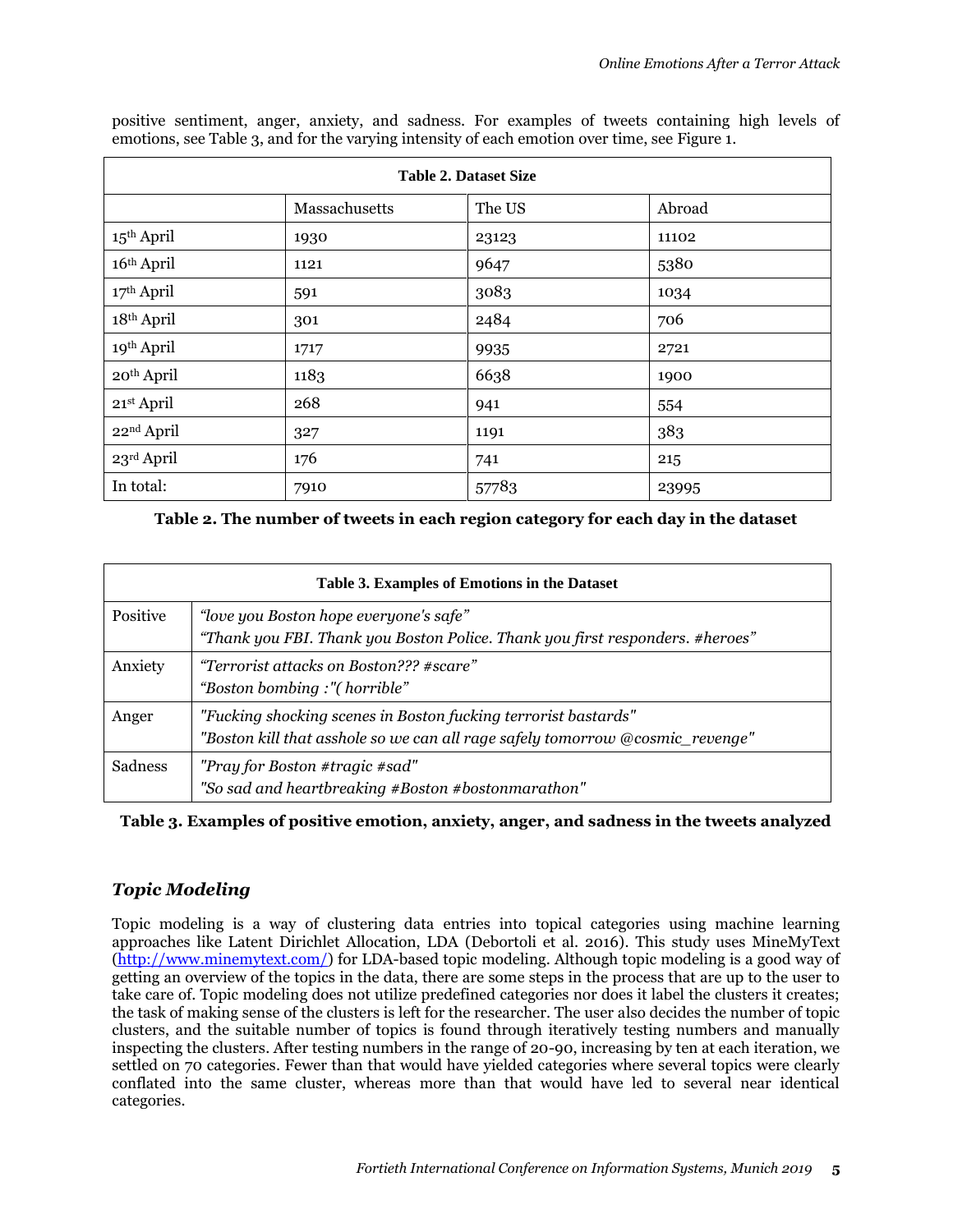

The topics were given labels based on manually inspecting the top 50 tweets and most frequent words for each topic. The appropriateness of the labels was verified by a second person, who labeled 33% (21 out of 70) of the topics. The labels differed in two cases, which led to slight alterations in the topic labels. Clustering the topics into higher level categories was done by two people independently of each other. The coders agreed on 66 out of 70 topics, and the remaining four edge cases were assigned categories through discussing and reasoning together. The resulting topical categories are listed in Table 4.

Some topics are clearly more emotional than others; for instance, sharing news articles is often fairly neutral, whereas the different types of shock or condolence themed categories contain high average levels of negative emotions. Certain topics are continuously present in the discussion throughout the week, while others are transient, and specific to either a phase in the emotional aftermath or a concrete event.

The topic categories *comments on politics and terrorism, comparison to other events, media and reliability,* and *miscellaneous comments* mostly contain people expressing their opinions, and commenting and interpreting information related to the terror attack. For the analysis in the following section, these topical categories are collectively referred to as *opinions and comments*. The four categories referred to in the analysis as *information sharing* are *sharing news, updates on suspect chase, suspect caught,* and *communication from authorities*.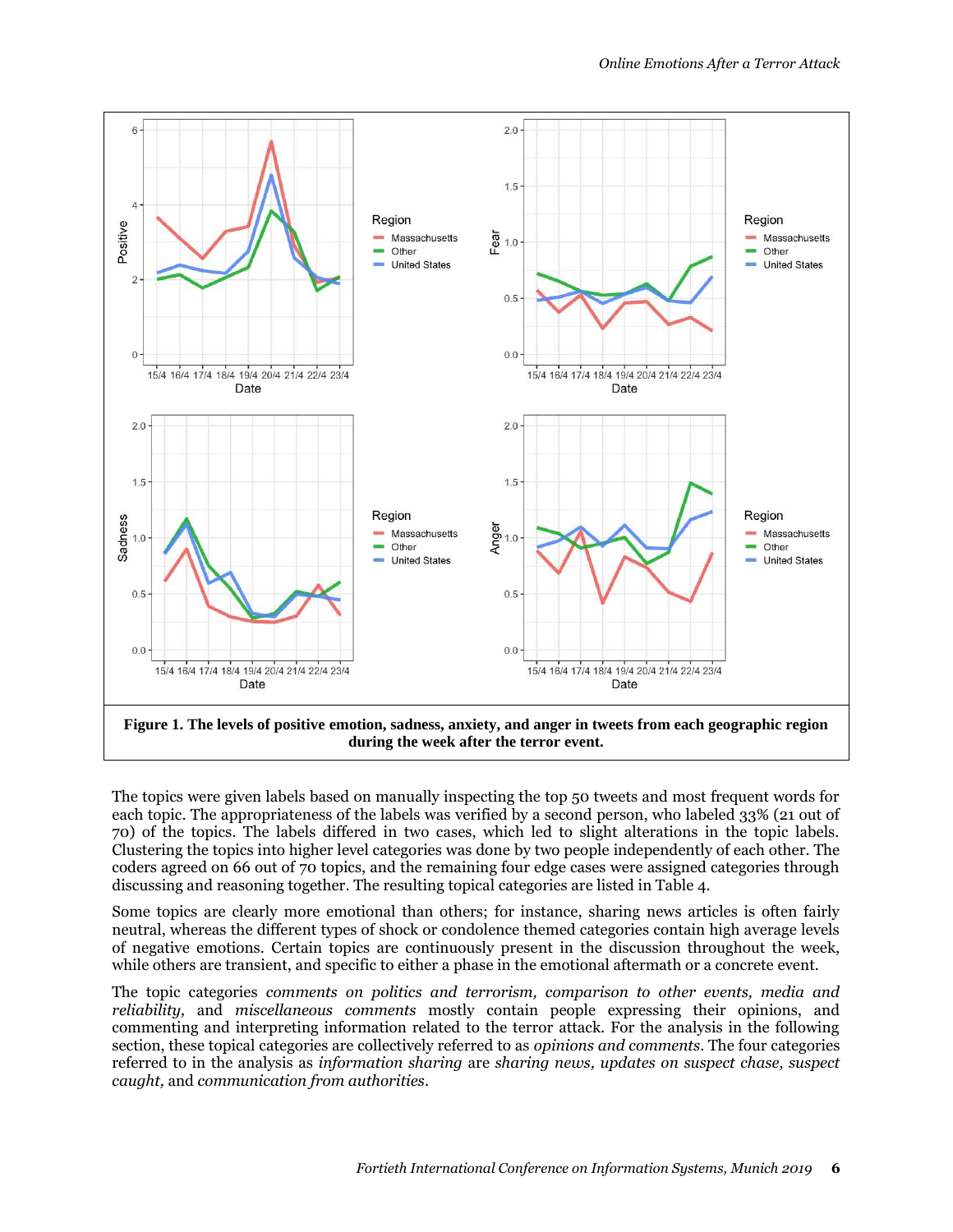| <b>Table 4. Topic Categories</b>                           |                                                                                                                |                                                                                                                                                     |  |
|------------------------------------------------------------|----------------------------------------------------------------------------------------------------------------|-----------------------------------------------------------------------------------------------------------------------------------------------------|--|
|                                                            | Examples of topics                                                                                             | Example tweets in topic category                                                                                                                    |  |
| Shock and upset<br>(10 topics)                             | Shock and disbelief,<br>Shocked at the news, Upset<br>at bomber, Footage and<br>initial reactions              | Who the hell thinks it was funny to put bomb $@$ the<br>Boston marathon! Like wtf is wrong with people<br>People piss me off. #prayforboston        |  |
| Memorializing<br>(8 topics)                                | Thoughts and prayers,<br>Casualties, Prayers and God                                                           | Thoughts and prayers going out to the families and<br>victims of the bombings at the Boston marathon<br>#bostonmarathon #explosion #atrocious #usa  |  |
| Safety<br>(5 topics)                                       | Safety concerns (be safe),<br>Relief x is safe, Safety and<br>practical in Boston                              | I can breathe a sigh of relief: Friends and Family<br>are safe. Hope and Best wishes for all who have<br>Friends and Family in #Boston too.         |  |
| Support gestures<br>$(11$ topics)                          | Gratitude at police,<br>Runners' support gestures,<br>Love and support to Boston                               | So proud of the amazing men and women of the<br>Boston Police Department!!! My respect for them is<br>incredible! #BOSTONSTRONG #BostonPolice       |  |
| Comments on<br>politics and<br>terrorism<br>(5 topics)     | Political comments and<br>Islam, Comments on<br>Terrorism, Conspiracy<br>speculations                          | Fox News' guy said "we should kill all Muslims"<br>that's like 1,600,000,000 people in the world in<br>response to the Boston bombing, ok mate. :   |  |
| Comparison to<br>other events<br>(2 topics)                | Comparison to elsewhere,<br>Crazy world                                                                        | 15 people die on a car bombing in Iraq and nobody<br>gives a fuck, at the same time 2 people die in<br>Boston and the world goes crazysmh           |  |
| Media and<br>reliability<br>$(5 \text{ topics})$           | Commenting on footage,<br>Doubts on reliability of<br>news                                                     | @jilevin: CNN, the AP, and Fox News Get Boston<br>Marathon Bombing Arrest Story Wrong<br>http://t.co/tfTDToQcKM What happened to real<br>reporting? |  |
| Miscellaneous<br>comments<br>(6 topics)                    | Miscellaneous personal<br>views and feelings, Justice,<br>Anger at other people                                | People moaning about tweets about the bombings<br>in Boston. We are aware it won't change anything,<br>show a little respect and consideration.     |  |
| Sharing news<br>$(7 \text{ topics})$                       | Initial reports, Suspects<br>and their family, Sharing<br>witness accounts                                     | 2 bombs blew up at the end of the Boston<br>marathon a few minutes ago. A lot of people<br>injured. God I hope everyone will be alright!            |  |
| <b>Updates</b> on<br>suspect chase<br>$(5 \text{ topics})$ | Police action during<br>Watertown manhunt, MIT<br>shootout, Casualties during<br>suspect chase                 | State Police, MIT Police, Watertown Police, #BPD,<br>Boston University Police among agencies at the<br>scene in #Watertown. Comm. a struggle.       |  |
| Suspect caught<br>(2 topics)                               | Suspect in custody: police<br>announcement, Suspect in<br>custody news                                         | Suspect mit shooting and boston marathon<br>bombing in custody. Its over. Cnn live boston<br>police tweet confirmation                              |  |
| Communication<br>from authorities<br>(4 topics)            | Reports related to security,<br>Following police updates,<br>Notifications and<br>instructions from the police | FBI releases new images showing full faces of 2<br>#BostonMarathon bomb suspects<br>http://t.co/k5Xpk47moT & PICTURE<br>http://t.co/FBSyhxXLKL      |  |

#### **Table 4. The topic categories for the topics found in the data, example topics, and example tweets from the topic category in question**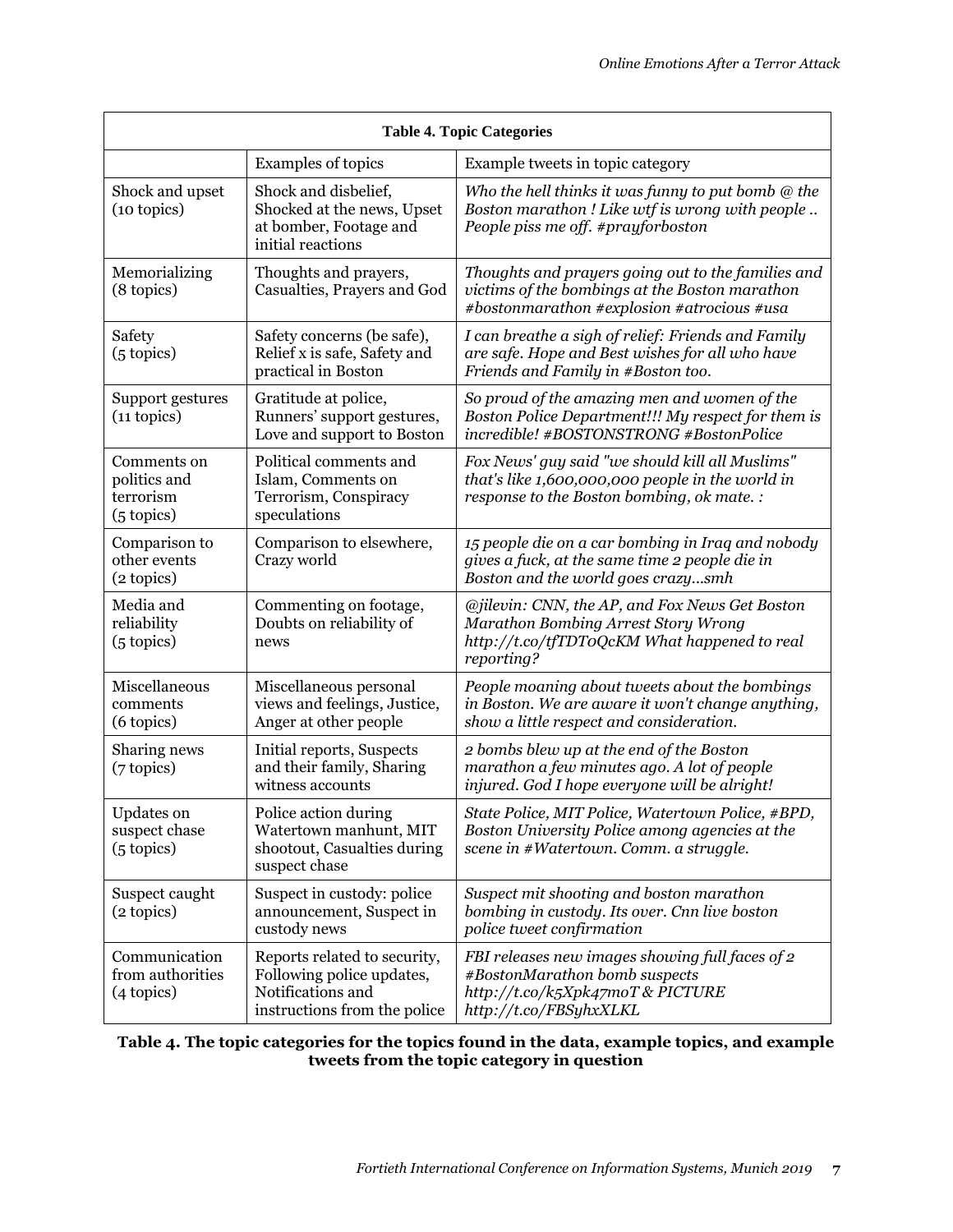# **Findings**

## *The Phases of Online Conversation Following an Act of Terror*

This section reports the insight we gained from the literature and the data on how emotions and topics evolve in online conversations in the aftermath of a terror attack. We discuss both general and regionally specific phenomena. We identify five phases for the post-terror attack conversation: *shock, making sense, subsequent event, closure,* and *aftermath*. For each phase, we outline the relevant findings from previous research regarding emotional and behavioral processes, after which we report whether and how those findings are confirmed by our data. Figure 2 gives an overview of the process and its phases, and the changes in topics and emotions for each region.

## *Shock*

The first, *proximal* reactions to a terror attack include shock, disbelief, elevated emotions, and safety concerns (Yum and Schenck-Hamlin 2005). The emotions reported frequently as a consequence of a terror event are most commonly anxiety, anger, and sadness (Lerner et al. 2003; Morrison et al. 2001; Pennebaker and Harber 1993; Smith et al. 2001). Sharing and obtaining information is also a common way of reacting, and the primary motivation for using social media in a crisis situation (Eismann et al. 2016). Another typical way of reacting to a disaster event, whether man-made or a natural disaster or accident, is to come together to memorialize the victims and pass condolences to their close ones – a behavior that in particular people farther away from the event site engage in as a way of participating (Hughes et al. 2008; Takahashi et al. 2015).

Following the Boston Marathon Bombing, the shock phase seemed to take around 1-2 days, with the peak number of social media messages within 24 hours of the event. The predominant topics regardless of location were expressing shock and upset, sharing information of the terror attack, and memorializing – condolences to the casualties and their families (see Table 5). Within the nation, and in particular in the affected area, safety related topics (being concerned of or relieved for close ones' safety) were also prominent. Abroad, the most prominent topic after shock, information sharing, and memorializing was opinions and comments related to the event and terrorism in general.

| <b>Table 5. Shock Phase</b>          |                                      |                                      |  |
|--------------------------------------|--------------------------------------|--------------------------------------|--|
| <b>Massachusetts</b>                 | <b>US</b>                            | Abroad                               |  |
| Memorializing                        | Memorializing                        | Memorializing                        |  |
| Information sharing:<br>Sharing news | Shock and upset                      | Shock and upset                      |  |
| Shock and upset                      | Information sharing:<br>Sharing news | Information sharing:<br>Sharing news |  |

#### **Table 5. The most prevalent topic categories during the shock phase for each region**

Based on previous findings, we initially assumed that people close to the affected area would express more and stronger negative emotions associated with the event (Morrison et al. 2001). However, the opposite was found – people in the Boston and Massachusetts area exhibited higher averages of positive and lower averages of negative emotions in their online communication than people farther away.

Social media users abroad started out with a fairly high baseline of anxiety and anger, whereas those emotions seemed to develop more slowly for the users within the affected region and nation. Sadness levels were at their highest everywhere one day after the terror attack, after which the expression of sadness rapidly decreased.

## *Making Sense*

After the initial shock reaction to a terror attack, people enter the *distal reaction* phase, characterized by behaviors such as altruism, seeking value and meaning, information seeking and sharing, enforcing social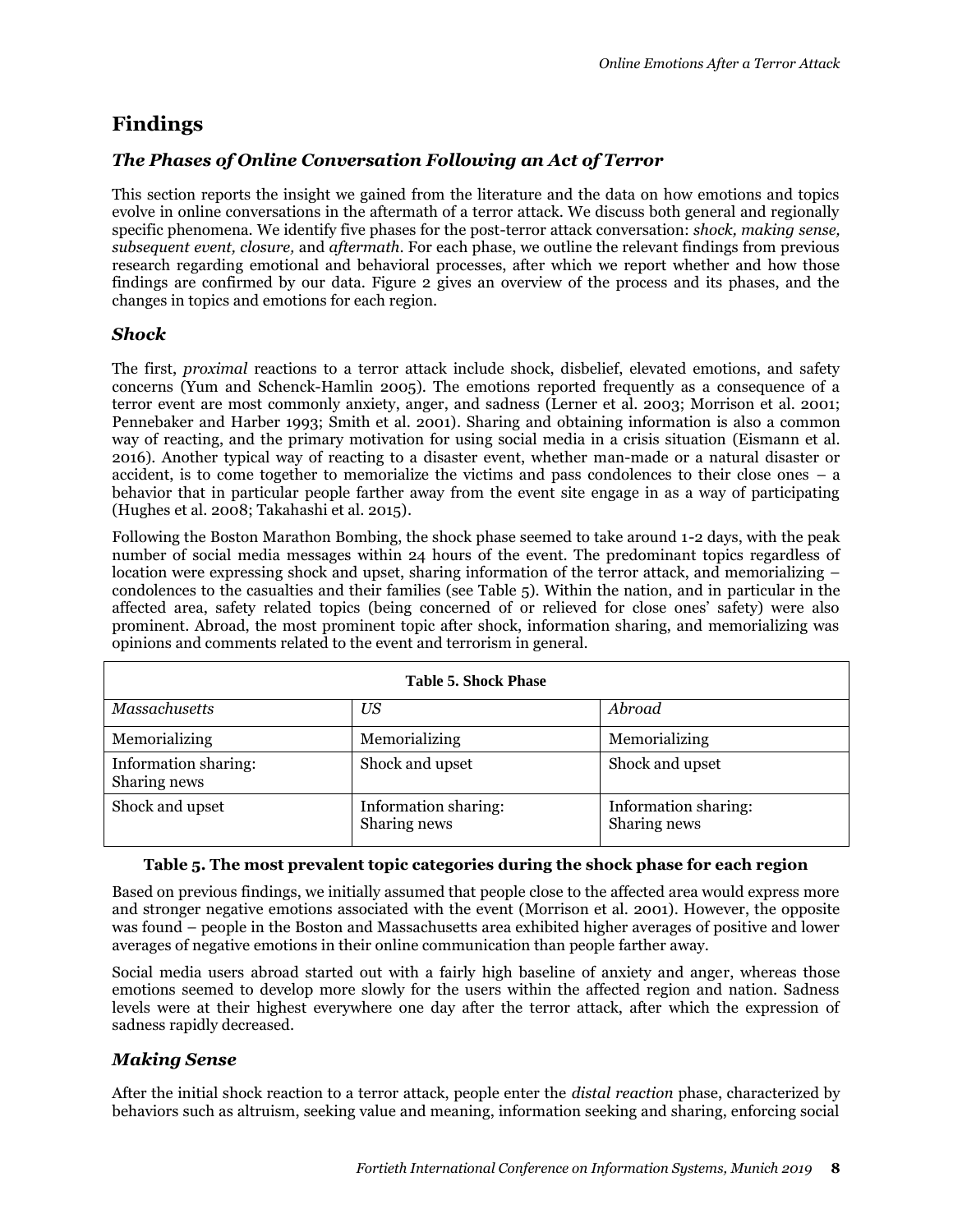connections, heightened patriotism or nationalism, and counter-bigotry advocacy (Yum and Schenck-Hamlin 2005). People affected by the crisis attempt to process their feelings, make sense of what has happened, and rationalize about it in an attempt to reconstruct a sense of normality (Kaufmann 2015). They will often try to find answers to questions such as why the event occurred, who is responsible, and how to prevent it from occurring again (Houston et al. 2015). This sensemaking process is often challenging due to incomplete information, which often leads to the spread of misinformation (Huang et al. 2015). Based on the previous findings, we expected to see information sharing, expressions of opinions with heightened emotion, speculation on the identity of the perpetrator(s), and false news in the messages following the bombing. On the other hand, we also expected to see some part of the users expressing altruism and positive sentiments such as gratitude, love, and support, as is typical for people with high resilience in the aftermath of crises (Fredrickson et al. 2003). What we did not expect was how region specific the aforementioned behaviors were in the sense making phase.

After the shock had settled, sadness levels started to decrease and social media users started trying to make sense of what had happened. Many shared information, sometimes more avidly than is productive; at this point false news started circulating to the extent where they made the list of top ten most discussed topics. The users expressed malcontent with traditional media being too slow to report new information, and rumors started spreading. Several innocent people were painted as the bomber based on online information while the real culprits were not identified until later on.

Discussions about politics, terrorism, and religion started to emerge, as well as comparisons of the bombing to recent bombings in Iraq by the US forces (see Table 6 for top topics in the making sense phase). Some of the topics in this category were laced with negative emotions, anger in particular. This fits the urge to defend one's world view and seek for values and meaning described in previous research. One of the political commentary topics also contained several counter-bigotry advocacy themed tweets reminding people to not jump to conclusions or prematurely accuse a religious or ethnic group.

| <b>Table 6. Making Sense Phase</b>                                            |                                                                                                            |                                                                                                            |  |
|-------------------------------------------------------------------------------|------------------------------------------------------------------------------------------------------------|------------------------------------------------------------------------------------------------------------|--|
| Massachusetts                                                                 | <b>US</b>                                                                                                  | Abroad                                                                                                     |  |
| Support gestures                                                              | Opinions and comments:<br>political comments and Islam,<br>comments on news, comparison<br>to other events | Opinions and comments:<br>political comments and Islam,<br>comments on news, comparison<br>to other events |  |
| Information sharing:<br>sharing news and<br>communication from<br>authorities | Information sharing:<br>sharing news and<br>communication from authorities                                 | Information sharing:<br>sharing news and<br>communication from authorities                                 |  |
| Opinions and comments:<br>political comments and Islam,<br>comments on news   | Memorializing                                                                                              | Memorializing                                                                                              |  |

#### **Table 6. The most prevalent topic categories during the making sense phase for each region**

In the Massachusetts area, the sense making phase was where collective and supportive topics started dominating the conversation, such as gratitude towards authorities and about loved ones being safe, different types of concrete and verbal support gestures towards Boston, the trending of the hashtag #bostonstrong as one of the many examples. Positive emotions were increasingly present in their messages. It seems like the directly affected area quickly started building collective support and resilience, while people farther away expressed more anxious and angry opinions. Anger and anxiety were also present in the messages from the affected area, initially increasing but shortly thereafter decreasing rapidly.

Outside of the affected area, both within the nation and abroad, most tweets were comments and opinions on the events or news. Information sharing – whether factual or not – as well as memorializing were also frequent, and the levels of anger and anxiety remained high.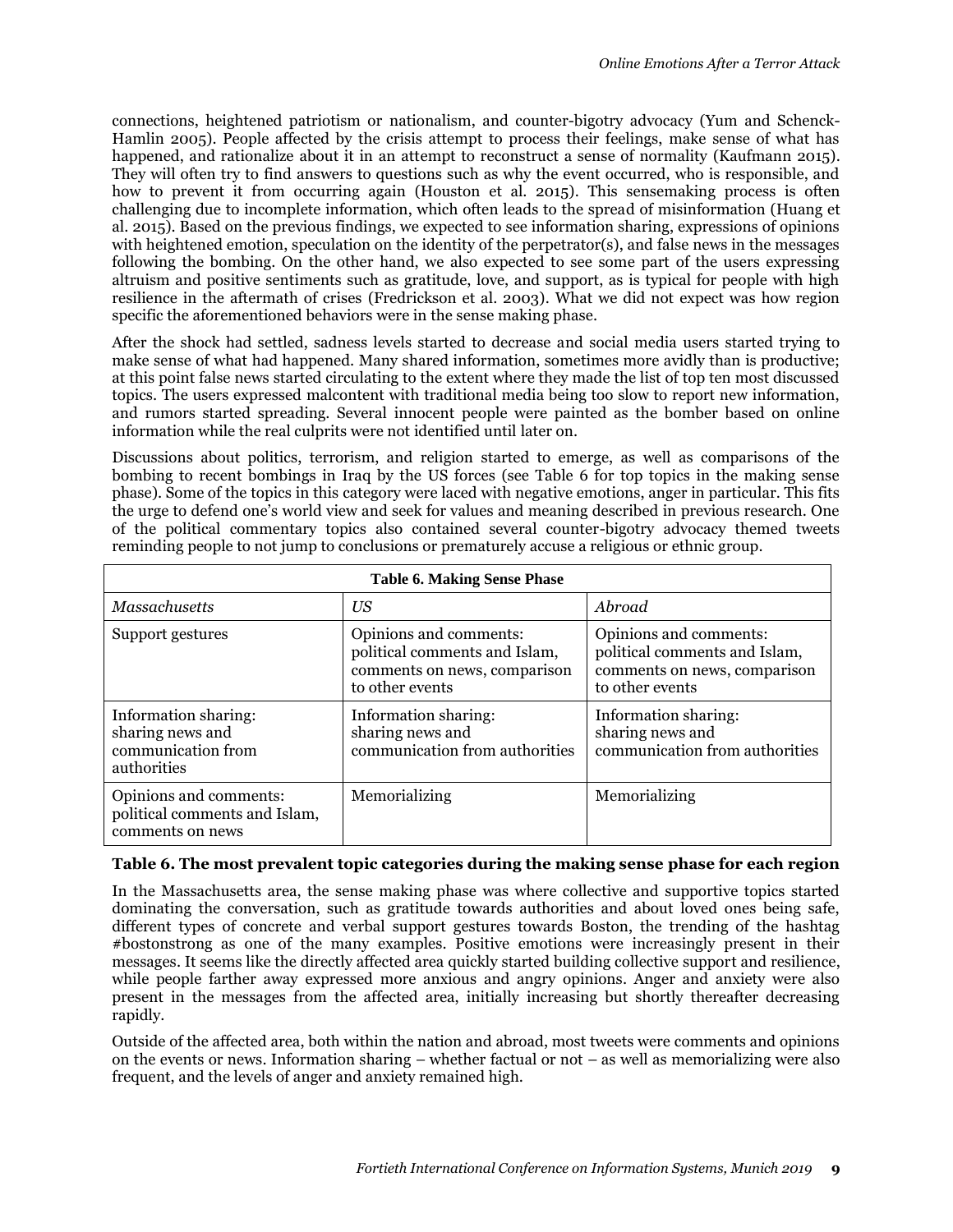## *Subsequent Event Leading to Closure*

The fundamental aim and effect of terrorism is to cause fear and uncertainty. The threat of terror creates a sense of psychological insecurity that leads to a need for closure (Orehek et al. 2010). A high need for closure increases group-centrist behavior such as pressure towards opinion uniformity, endorsement of autocratic leadership, ingroup favoritism, conservatism, and perpetuation of group norms (Kruglanski et al. 2006). The anger and fear in some of the more political topics during the sense making phase could be outcomes of such a need for closure. It is possible that events leading to concrete closure regarding a terror attack, such as apprehending the terrorist, provide people with a sense of closure that allows them to let go of the anxiety stemming from uncertainty and a sense of threat, and start distancing themselves from the traumatic event, which would manifest as a reduced need to talk about the event and the emotions that it provoked. It could also help increase positive emotions that help foster resilience that helps people recover from the psychological trauma (Fredrickson et al. 2003).

The chase after the bombers formed a secondary event in the timeline following the terror attack, which can be seen as a sharp increase in the tweet volume. A little past midnight on the 19<sup>th</sup> of April, the authorities got on the trail of the Tsarnaev brothers, commencing a 21 hour long suspect chase followed closely by the online community. Information circulated on Twitter faster than news agencies could keep up with, and many tweeted live updates heard on the Boston area police scanner. The local levels of anxiety and anger increased, as safety concerns related to the manhunt worried people. However, by far the most discussed topics regardless of location were predominantly related to sharing timely information regarding the suspect chase (see Table 7). Gratitude towards authorities was also expressed in all regions. Outside of Massachusetts, opinions and comments were frequent.

| <b>Table 7. Subsequent Event Phase</b>           |                                                                                        |                                            |  |
|--------------------------------------------------|----------------------------------------------------------------------------------------|--------------------------------------------|--|
| <b>Massachusetts</b>                             | <b>US</b>                                                                              | Abroad                                     |  |
| Information sharing:<br>updates on suspect chase | Information sharing:<br>updates on suspect chase and<br>communication from authorities | Information sharing:<br>several topics     |  |
| Safety                                           | Opinions and comments:<br>comments on news                                             | Opinions and comments:<br>comments on news |  |
| Support gestures:<br>gratitude at police         | Support gestures:<br>gratitude at police                                               | Support gestures:<br>gratitude at police   |  |

#### **Table 7. The most prevalent topic categories during the subsequent event phase for each region**

| <b>Table 8. Closure Phase</b>                                              |                                                                            |                                            |  |
|----------------------------------------------------------------------------|----------------------------------------------------------------------------|--------------------------------------------|--|
| Massachusetts                                                              | <b>US</b>                                                                  | Abroad                                     |  |
| Support gestures                                                           | Information sharing:<br>suspect in custody and updates<br>on suspect chase | Information sharing:<br>several topics     |  |
| Information sharing:<br>suspect in custody and updates<br>on suspect chase | Support gestures                                                           | Opinions and comments:<br>comments on news |  |
| Opinions and comments:<br>comments on news                                 | Opinions and comments:<br>comments on news                                 | Support gestures:<br>gratitude at police   |  |

#### **Table 8. The most prevalent topic categories during the closure phase for each region**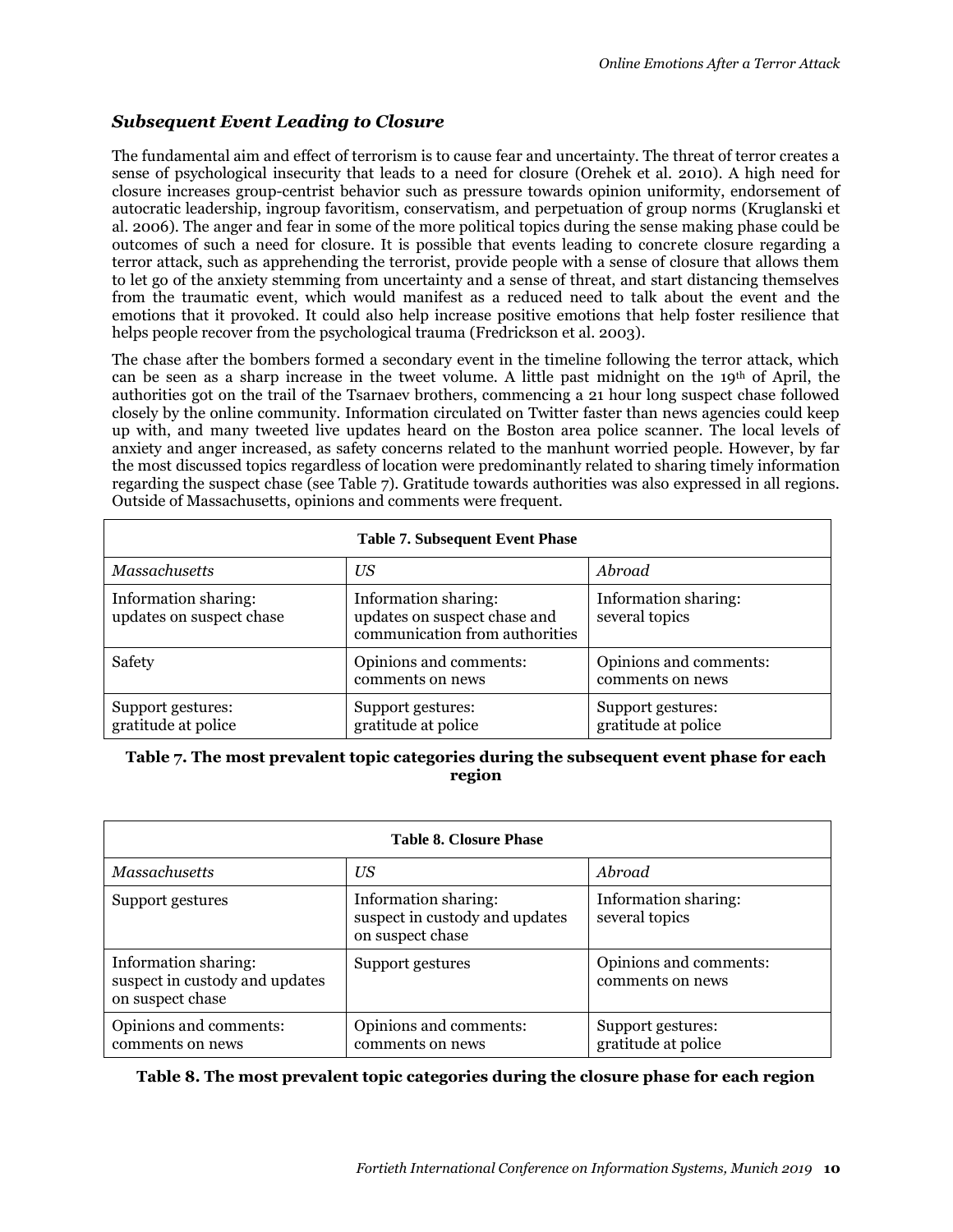Once the suspect was finally apprehended, there was a strong surge of positivity in the online conversation, including strong gratitude towards the police, decreasing in intensity with distance to Boston (see Table 8). In the Massachusetts area, sharing the news quickly gave way for a strong collective supportive sentiment. Farther away, the information sharing lasted slightly longer, perhaps partly due to information propagation taking some time, as well as the time differences between continents in the case of users outside of the US. After the information regarding the suspect chase had spread, the conversation turned back to expressing opinions and commenting on news articles and events. The increase in anxiety in the US and abroad during the closure phase is curious. It could be a delayed reaction to the manhunt, or people returning to thoughts of overall anxiety about terrorism once the excitement is over.

### *Aftermath*

Finding answers to the questions of who and why, as well as apprehending the person responsible for the act of terror likely served to give people a concrete sense of closure. Getting closure enables people exposed to a crisis situation to move beyond the trauma and get on with their lives (Skitka et al. 2004). It is also possible that since the terror attack was a transient event with a human causing it, the emergency phase of the social stages of coping is passed through more quickly than in the case of an earthquake (with extensive practical consequences) or war situation (which lasts longer than a single day event), and the community transitions into the inhibition phase sooner than the two weeks predicted by the model.

After the reactions to the news of the suspect being caught, the number of tweets dropped to a fraction of the volume of the previous days. The excitement was over, there was no longer an urgent need for timely information. The few posts that were made from the 21st of April onwards contain elevated levels of anxiety, anger, and sadness. This might mean that the users lingering after the closure phase are slower than the majority of the community at processing their emotions related to the event. This could be due to low resilience, as resilience has been found to negatively correlate with the frequency of negative emotions after terror attacks (Fredrickson et al. 2003). In the affected area, most of the messages at this point were expressions of gratitude and support, and information sharing, while on the national level and abroad, most of the discussion consisted of opinions and comments (see Table 9).

| <b>Table 9. Aftermath Phase</b>                                          |                                          |                                          |  |
|--------------------------------------------------------------------------|------------------------------------------|------------------------------------------|--|
| Massachusetts                                                            | US                                       | Abroad                                   |  |
| Support gestures                                                         | Opinions and comments:<br>several topics | Opinions and comments:<br>several topics |  |
| Information sharing:<br>sharing news and updates on<br>suspect chase     | Information sharing:<br>several topics   | Information sharing:<br>several topics   |  |
| Opinions and comments:<br>comments on news and<br>miscellaneous comments | Support gestures                         | Support gestures                         |  |

**Table 9. The most prevalent topic categories during the aftermath phase for each region**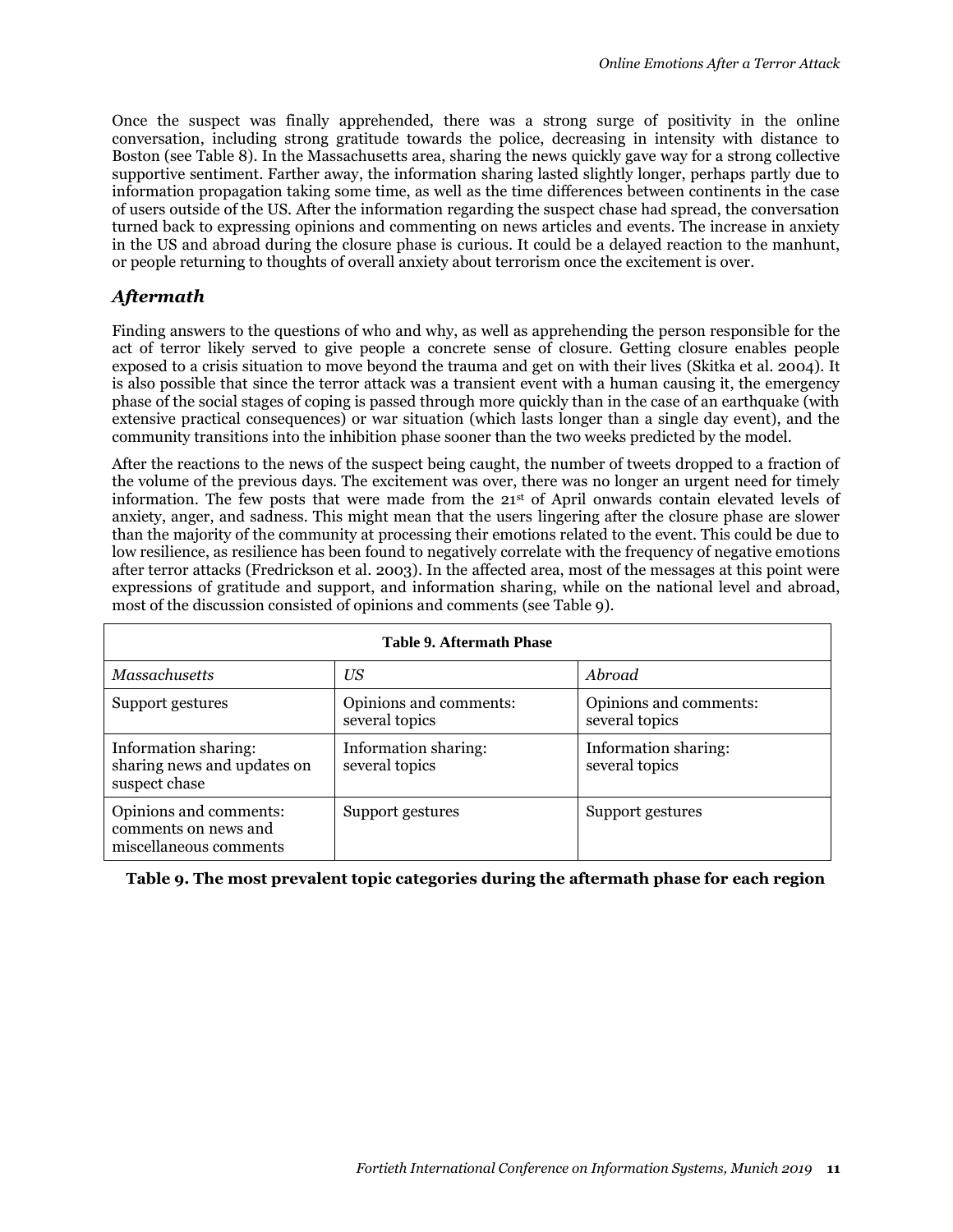

**event followed by a subsequent event leading to closure.**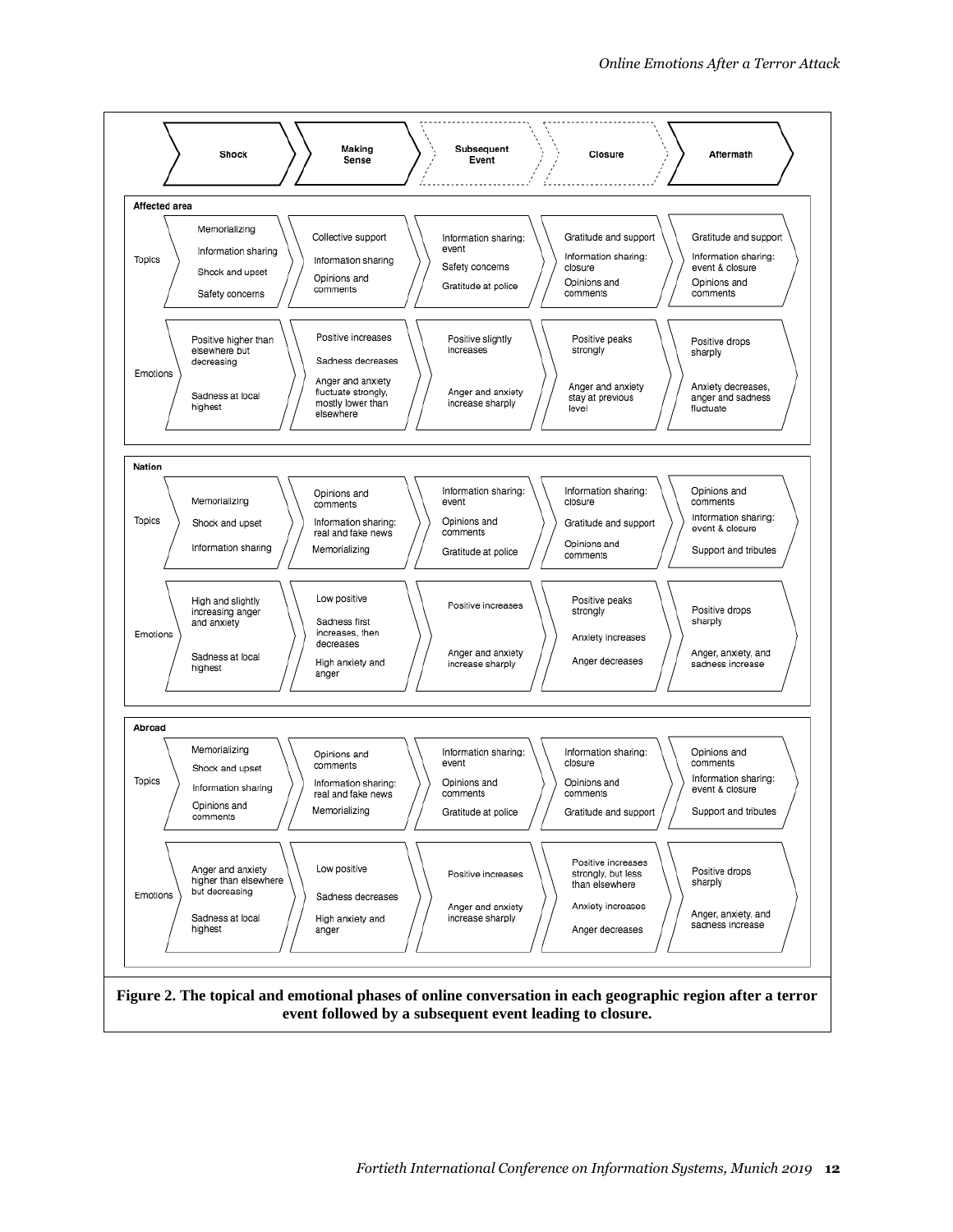## *A Model of Online Conversations After a Terror Attack*

Based on the findings from the literature and data, we constructed a process for how conversations unfold after a terror event that is soon followed by an event that leads to closure (see Figure 2). The model contains topical and emotional trends for three levels of geographic proximity to the event site; the directly affected area, the affected country, and outside of the affected country.

Some of the phenomena are specific to geographic proximity. In particular collective, supportive gestures and emotions are predominant in the affected area, and stronger than farther away throughout the whole process. Information sharing cycles for specific news topics are shorter close to the event site, which could mean people distribute and access information with a smaller time lag than in more remote locations.

Locals also talk about safety more than others, both in terms of concern and relief for close ones. Farther away, the dominant topics include memorializing (e.g. different types of "thoughts and prayers" messages), and expressing political opinions, often containing high levels of anger and anxiety. The levels of negative emotions are higher throughout the whole process farther away than in the affected area. Conversely, positive emotions are consistently higher in the affected area than elsewhere, and was the only region with a notable increase in positive emotions during the sense making phase: gratitude towards authorities as well as support and love towards Boston are prevalent themes through the whole period.

The subsequent event increases anxiety locally, where the consequences are most tangible. Once the subsequent event leads to closure, positive emotions spike strongly in all regions, and topics such as information confirming the closure and gratitude towards authorities are strongly represented. This is quickly followed by a decrease in all elevated emotions as well as the overall volume of the conversation.

After the subsequent event and closure, the volume of messages drops rapidly to a fraction of the previous phase. The people who remain express higher average levels of each of the negative emotions than at the end of the closure phase, mostly sharing the news preceding the closure and expressing opinions (with the exception of the directly affected area, where support and gratitude are still strong themes).

The phases of the process are applicable to all geographic regions although the predominant topics and emotions vary at different proximities. Shock and upset were the primary reactions regardless of region during the first phase, and the transition to the making sense phase was simultaneous. In line with previous research, people using social media for information distribution is strongly present throughout the process.

# **Discussion**

The first reactions to the bombing are unsurprisingly shock, upset, and disbelief. People send thoughts and prayers, worry about whether their close ones are safe, and try to figure out what happened.

After the shock wears out, people start collectively making sense of the event. Negative emotions in comments and opinions are probably an attempt at working towards closure, as value affirmation, moral outrage, and outgroup derogation have been found to facilitate psychological closure after a terror event (Skitka et al. 2004). The primary distal reactions to terrorism – searching for meaning and value, increased bigotry and patriotic sentiment, counter-bigotry activism, increased altruism, and greater appreciation of heroes (Pyszczynski et al. 2003) – are all present in the conversation after the shock phase. False news start circulating as people feel the urge to share and obtain information faster than media sources can verify news, and even some conspiracy theories are presented.

The making sense phase is where we start seeing regional differences in dealing with the trauma. Contrary to what one might expect, the highest anxiety levels in online conversations are not in the affected area, but abroad, whereas people close to the event site communicate more positive emotions than farther away. Why are they being positive rather than upset? Could it be that local people feel a stronger sense of agency or self-efficacy due to being able to access and share situational information and help out with practical matters locally? High levels of self-efficacy correlate with high performance accomplishments and low emotional arousal (Bandura 1982), which could mean that from an emotional standpoint, the Bostonians are faring better than remote mourners. Another explanatory factor for the prevalence of positive emotions in local tweets is that there was a strong trend of spreading grateful, supportive, loving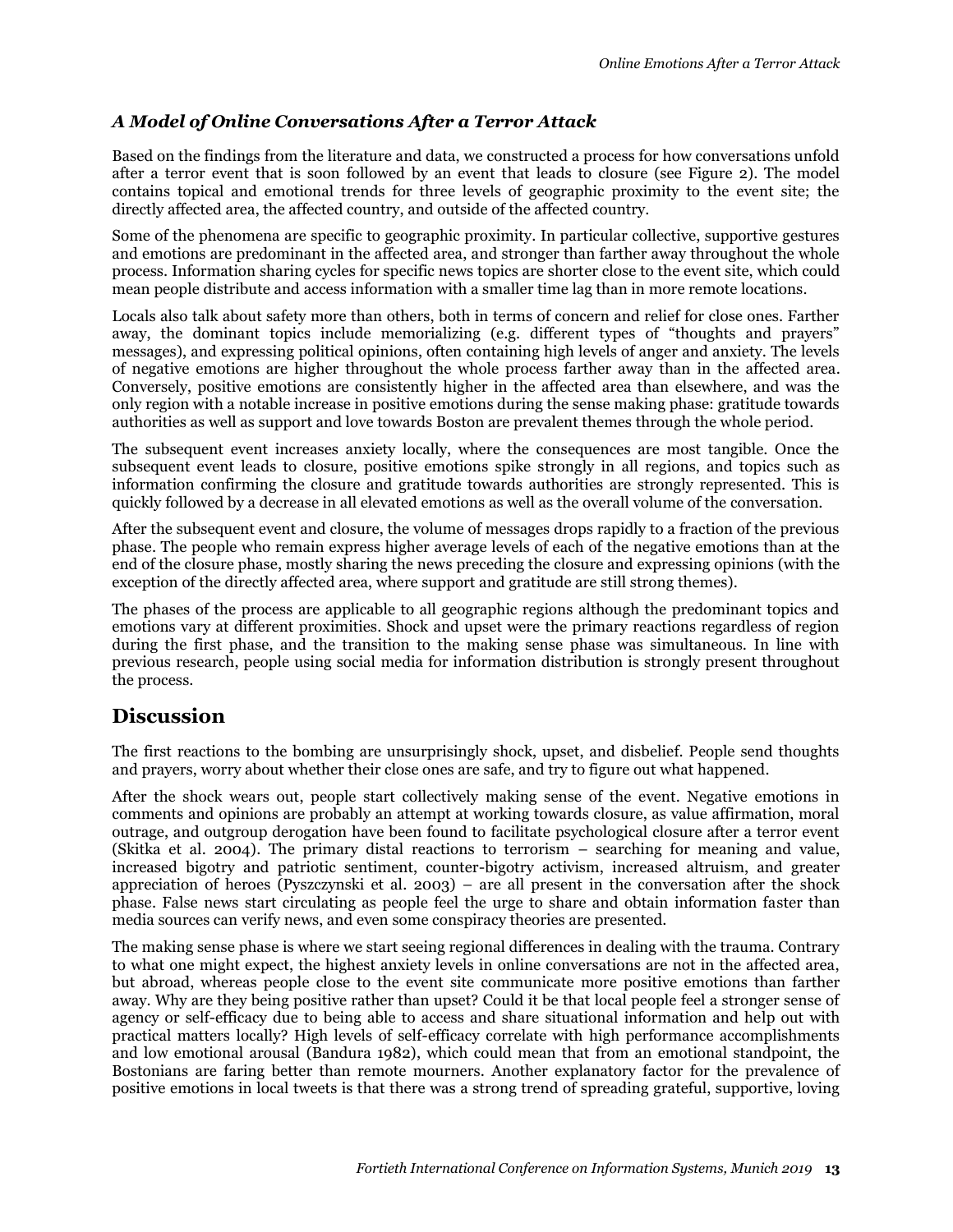messages. Being able to focus on something positive may help people build resilience, embrace positive emotions, and find meaning in connecting with others who share the experience.

It is not always the case that a terror attack is soon followed by an event that leads to closure, for instance in form of apprehending the terrorist. In some cases, the culprit is never caught, or the attack involves a planned suicide, or the terrorist is caught long after the attack. There might be other types of events that follow the initial attack, and they may not give people closure, without which people are often left with a lingering sensation of anxiety and insecurity from which they gradually return to a normal state. In the case of the Boston Marathon Bombing, the rapid drop of social media activity after the closure phase could mean that once the threat is removed, the levels of emotional arousal decrease to a level where people no longer feel a pressing urge to frequently share their emotions regarding the event, and are ready to move on to the inhibition phase of coping. Due to there being many alternatives for the consequences of a terror attack, it is difficult to describe the events in detail without compromising generalizability. Nevertheless, based on the literature on emotional processes, we posit that the shock, making sense, and aftermath phases are present in terror attacks regardless of the details, and potential additional events that might affect the pace of closure occur before the aftermath phase, leading to a general model with the three universal phases and an additional, optional phase for one or more case specific events (see Figure 3).



Some people linger online during the aftermath phase, either sharing news from the closure phase, commenting events, or expressing opinions. Negative emotions, in particular outside of the affected area, are elevated. It could be that some people are more vulnerable to the anxiety caused by a terror attack, and that low resilience causes them to need a longer time to recover from the trauma. Perhaps they were not ready for the inhibition phase when the majority transitioned into it, leaving them to seek peer support from individuals experiencing the same. Understanding the lingerers better could perhaps help us devise strategies for helping people who are particularly strongly affected by crisis events.

The social stage model of coping posits that the emergency phase – where both thoughts and discussion sparked by a crisis are recurrent – lasts around two weeks. However, if the aftermath phase marks the shift from emergency stage to inhibition stage, the development found in our data is more rapid than suggested by the stage model. There are a few possible explanations for this. Firstly, the type of crisis event in question will undoubtedly determine some of its dynamics. The model is originally based on studies on a natural disaster (the Loma Prieta earthquake) and the Gulf War. It could be that the progression from the emergency stage to the inhibition stage is more rapid in context of an event with a short time span, an identifiable hostile actor, and a concrete conclusion to the events in the form of apprehending the person responsible and thus removing the remaining threat and allowing people to put their fears at rest. Determining which factors play a role in determining the duration of the emergency phase requires further research, but it seems plausible that there is some variation between different types of crises.

Secondly, the model was developed during a time when social media did not exist, and all of the information propagation happened through traditional media. Social media has enabled a faster information cycle than was possible before, granting people faster access to the information based on which they make sense of the events. Online communication also enables emotion sharing towards recipients that used to be impractically far away (geographic distance) or implausible (strangers). Perhaps the online environment enables people to iteratively express their emotions at a more rapid rate than in offline conversations, speeding up the process of dealing with those emotions, and thus speeding up the process of transitioning from emergency to inhibition phase sooner than would have been the case before social media changed our communication dynamics. This means that some of the theories and models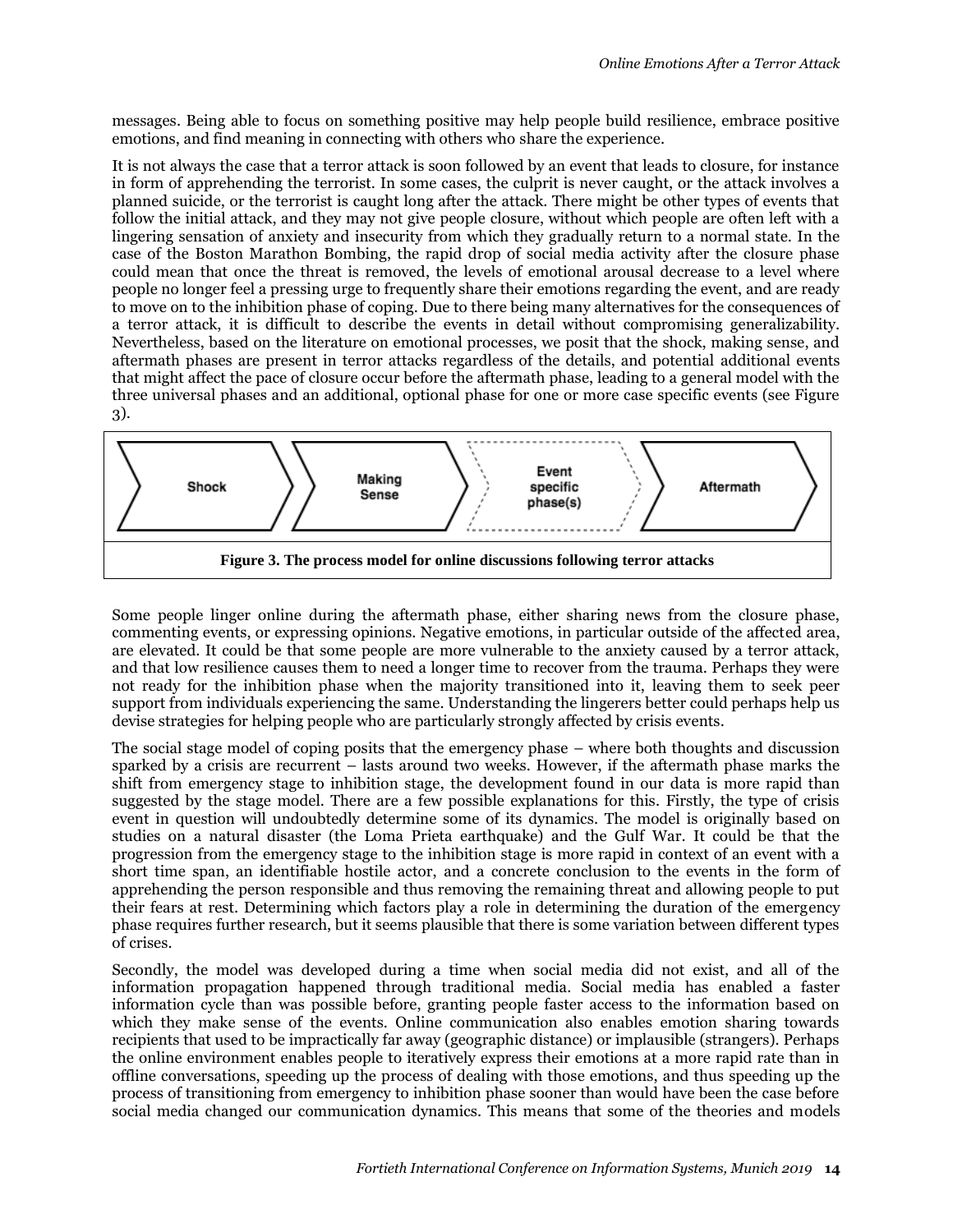developed before the emergence of social media, while remaining valid, should be applied with awareness of the potential changes in communication styles and paces introduced by new technological possibilities.

The findings regarding the emotional and topical phases of post-crisis online discussion hold potential to facilitate real-time monitoring of social media streams in order to obtain relevant situational information. The better we understand the emotional and topical profiles for the various uses of social media in the wake of a crisis, the better we can focus our search on the relevant one by using emotions and topics as criteria for filtering. For instance, during the shock phase, it is fairly probable that messages containing high levels of sadness will predominantly be condolences with little informational value. Accounting for this would allow filtering out a large majority of social media content during that phase, speeding up the discovery of useful information.

# **Conclusions and Future Work**

This study investigated how topics and emotions evolve in online discussion in the wake of a terror attack, accounting for the geographic proximity of the tweet location to the event site. Based on literature and analysis of tweets related to the Boston Marathon Bombing, a process model was developed for the phases of online conversation after a terror attack, outlining topical and emotional developments for different geographic proximities. The phases of the model are shock, making sense of the event, potential event specific phase(s), and aftermath. The potential events in the case of the Boston Marathon Bombing are a subsequent event and closure. One of the relevant limitations of such a model is that it is impossible for the it to be both generalizable and specific enough to accurately describe all the phases of the post-terror coping. We therefore proposed a general model with an optional, case-specific additional phase to allow for variation in how post-terror events unfold.

People in the affected area express higher levels of positive emotions and lower levels of negative emotions. A large part of the positive emotions expressed by locals were related to collective gestures of support and love, and gratitude towards authorities. People farther away were more preoccupied by commenting on the events, expressing opinions in messages containing elevated levels of anger and anxiety.

We contribute to the existing knowledge in the following ways: Firstly, we propose a process model for the collective emotional phases following a terror attack. By providing a high-level explanation of emotional and topical patterns of collective behavior confirmed by established theories, this model helps future research identify and predict those patterns, allowing further examination of phase specific phenomena, as well as situation specific features such as cultural factors or the degree of closure. Secondly, our study increases the overall understanding of how emotions develop after a terror attack, and how they are related to specific topics and locations. A fine-grained analysis of location, topics, and emotions enables better access to the social and psychological processes that unfold in online conversations. Thirdly, we show that emotional and topical post-crisis processes described by the social stage model of coping and the dual-process model are also present in online conversations, in spite of the theories predating the emergence of social media. However, the duration of the phases may not generalize well into the online environment, which is why we recommend caution in applying similar theories to online phenomena until the theories are extended to account for the possible changes resulting from the characteristics of online interaction. Finally, a practical contribution of this study is relevant to the emergency aid actors filtering real time crisis information from social media feeds; understanding which topics, characterized by which emotions, are more likely to primarily contain self-expression instead of situationally relevant information allows for more efficient filtering.

In future research, it would be interesting to examine terror attacks where the terrorist either eliminates themselves as a planned part of the attack, or attacks where the terrorist is not caught in the immediate aftermath of the event. It is likely that the topical and emotional trends of those types of events differ due to the lack of sense of closure, which may prolong anxiety and uncertainty. It would also be interesting to look into what role agency plays in recovering from a terror event, both on a collective and individual level. As the sense of agency is related to reduced levels of emotional arousal, it might be possible to devise ways of helping people recover from a traumatic event more quickly by increasing their agency over both their own psychological processes and the concrete consequences of the event.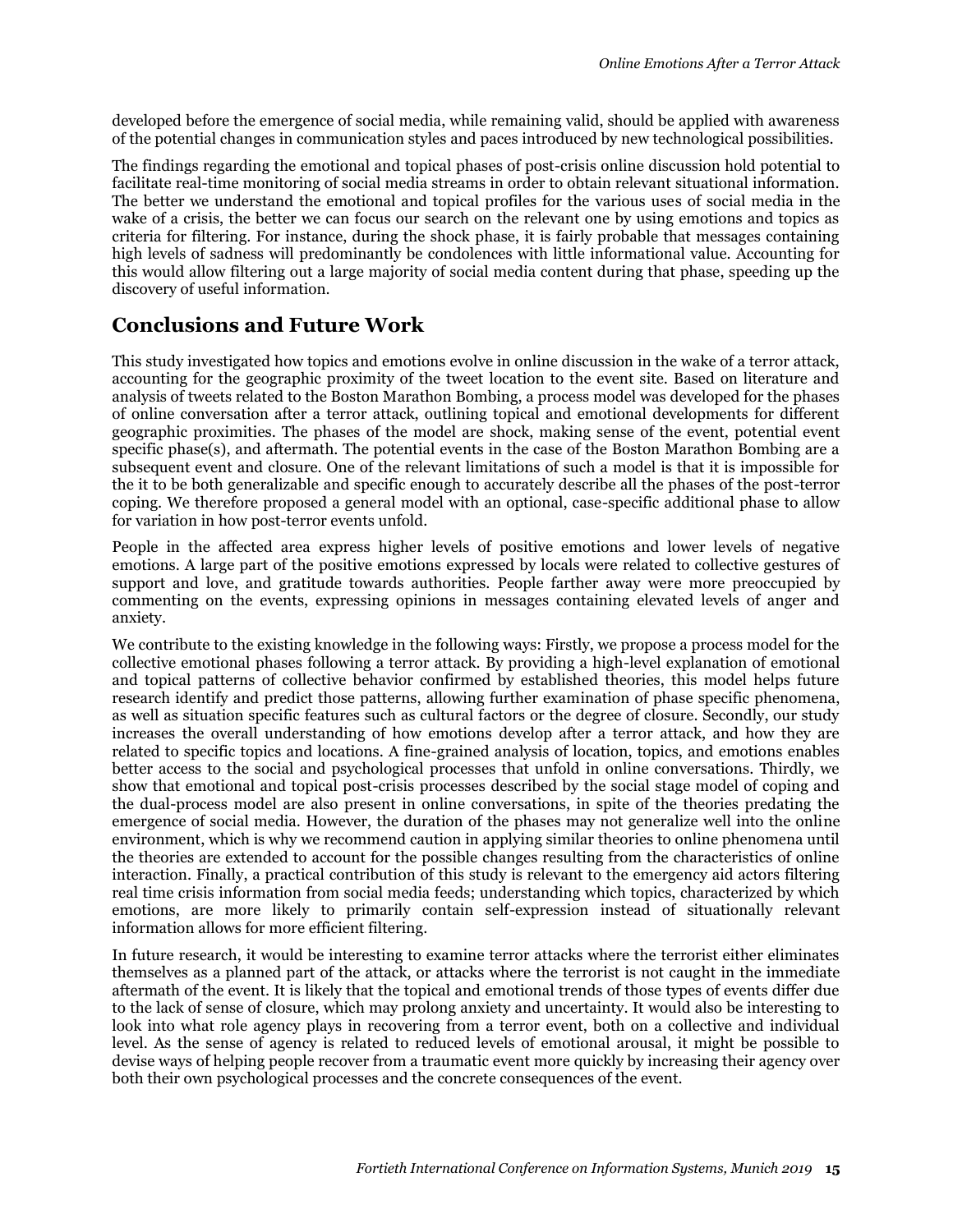## **References**

- Bandura, A. 1982. "Self-Efficacy Mechanism in Human Agency.," *American Psychologist* (37:2), p. 122.
- Berger, J. 2011. "Arousal Increases Social Transmission of Information," *Psychological Science* (22:7), pp. 891–893.
- Berger, J., and Milkman, K. L. 2012. "What Makes Online Content Viral?," *Journal of Marketing Research* (49:2), pp. 192–205.
- Debortoli, S., Müller, O., Junglas, I. A., and vom Brocke, J. 2016. "Text Mining for Information Systems Researchers: An Annotated Topic Modeling Tutorial.," *CAIS* (39), p. 7.
- Eismann, K., Posegga, O., and Fischbach, K. 2016. "Collective Behaviour, Social Media, and Disasters: A Systematic Literature Review.," in *ECIS*.
- FBI archives. 2013. *Updates on Investigation Into Multiple Explosions in Boston*. (https://archives.fbi.gov/archives/news/updates-on-investigation-into-multiple-explosions-inboston/updates-on-investigation-into-multiple-explosions-in-boston).
- Fowler, J. H., and Christakis, N. A. 2008. "Dynamic Spread of Happiness in a Large Social Network: Longitudinal Analysis over 20 Years in the Framingham Heart Study," *Bmj* (337), p. a2338.
- Fredrickson, B. L., Tugade, M. M., Waugh, C. E., and Larkin, G. R. 2003. "What Good Are Positive Emotions in Crisis? A Prospective Study of Resilience and Emotions Following the Terrorist Attacks on the United States on September 11th, 2001.," *Journal of Personality and Social Psychology* (84:2), pp. 365–376.
- Garcia, D., and Rimé, B. 2019. "Collective Emotions and Social Resilience in the Digital Traces after a Terrorist Attack," *Psychological Science*.
- Gruzd, A. 2013. "Emotions in the Twitterverse and Implications for User Interface Design," *AIS Transactions on Human-Computer Interaction* (5:1), pp. 42–56.
- Hancock, J. T., Gee, K., Ciaccio, K., and Lin, J. M.-H. 2008. "I'm Sad You're Sad: Emotional Contagion in CMC," in *Proceedings of the 2008 ACM Conference on Computer Supported Cooperative Work*, ACM, pp. 295–298.
- Hansen, L. K., Arvidsson, A., Nielsen, F. Å., Colleoni, E., and Etter, M. 2011. "Good Friends, Bad News-Affect and Virality in Twitter," in *Future Information Technology*, Springer, pp. 34–43.
- Heverin, T., and Zach, L. 2010. *Microblogging for Crisis Communication: Examination of Twitter Use in Response to a 2009 Violent Crisis in the Seattle-Tacoma, Washington, Area*, ISCRAM.
- Houston, J. B., Hawthorne, J., Perreault, M. F., Park, E. H., Goldstein Hode, M., Halliwell, M. R., Turner McGowen, S. E., Davis, R., Vaid, S., and McElderry, J. A. 2015. "Social Media and Disasters: A Functional Framework for Social Media Use in Disaster Planning, Response, and Research," *Disasters* (39:1), pp. 1–22.
- Huang, C.-M., Chan, E., and Hyder, A. A. 2010. "Web 2.0 and Internet Social Networking: A New Tool for Disaster Management?-Lessons from Taiwan," *BMC Medical Informatics and Decision Making*  $(10:1)$ , p. 57.
- Huang, Y. L., Starbird, K., Orand, M., Stanek, S. A., and Pedersen, H. T. 2015. "Connected through Crisis: Emotional Proximity and the Spread of Misinformation Online," in *Proceedings of the 18th ACM Conference on Computer Supported Cooperative Work & Social Computing*, ACM, pp. 969–980.
- Hughes, A. L., Palen, L., Sutton, J., Liu, S. B., and Vieweg, S. 2008. "Site-Seeing in Disaster: An Examination of on-Line Social Convergence," in *Proceedings of the 5th International ISCRAM Conference*, pp. 44–54.
- Hyvärinen, H., and Beck, R. 2019. "Fear and Loathing in Boston: The Roles of Different Emotions in Information Sharing on Social Media Following a Terror Attack," in *ECIS*.
- Kaufmann, M. 2015. "Resilience 2.0: Social Media Use and (Self-) Care during the 2011 Norway Attacks," *Media, Culture & Society* (37:7), pp. 972–987.
- Kramer, A. D., Guillory, J. E., and Hancock, J. T. 2014. "Experimental Evidence of Massive-Scale Emotional Contagion through Social Networks," *Proceedings of the National Academy of Sciences*.
- Kruglanski, A. W., Pierro, A., Mannetti, L., and De Grada, E. 2006. "Groups as Epistemic Providers: Need for Closure and the Unfolding of Group-Centrism.," *Psychological Review* (113:1), p. 84.
- Kwon, K. H., and Gruzd, A. 2017. "Is Aggression Contagious Online? A Case of Swearing on Donald Trump's Campaign Videos on Youtube," *Proceedings of the 50th Hawaii International Conference on System Sciences*.